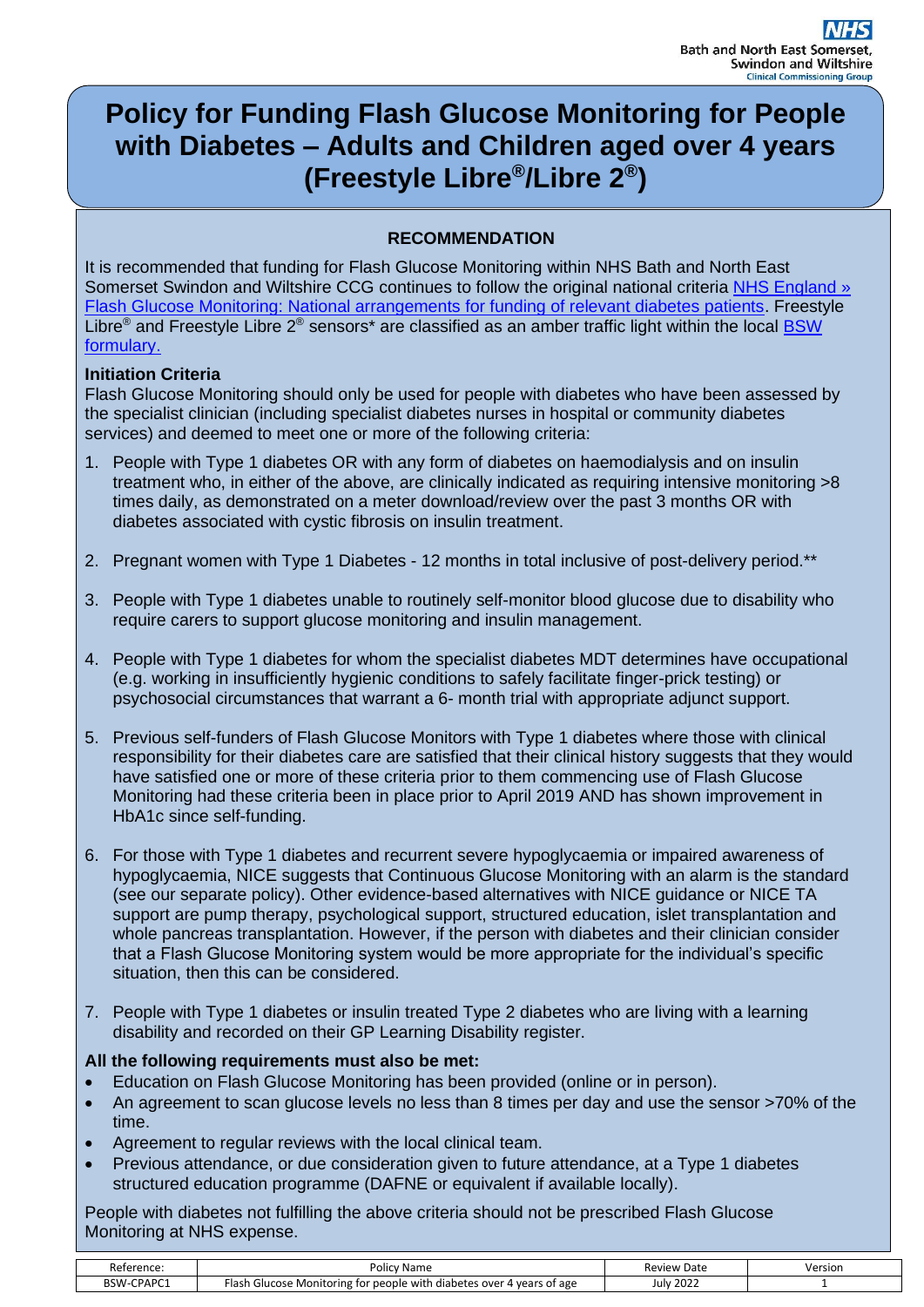#### **RECOMMENDATION (continued)**

#### **Continuation Criteria**

Post initial 6 months trial continuing prescription for long-term use of Flash Glucose Monitoring is contingent upon evidence of agreeing with the above conditions and that on-going use of the Flash Glucose Monitoring is demonstrably improving an individual's diabetes self-management by; improvement of HbA1c or Time In Range;

improvement in symptoms such as DKA or hypoglycaemia; or improvement in psycho-social wellbeing.

Continued benefit and engagement with the criteria should be assessed annually thereafter.

Using the above criteria, where no improvement is demonstrated use of Flash Glucose Monitoring should be discontinued and an alternative method of monitoring used. People with diabetes should be informed of this possibility at the *outset* of the trial period by use of a written personal agreement on initiation of trial.

Reduction in finger prick testing: The specialist must inform the person that frequency of finger prick testing will be reduced and inform them how often and in what circumstances they should carry it out when using flash glucose monitoring. The specialist must also inform the person's GP. Unnecessary continuation of finger prick testing will greatly increase costs.

Full details of criteria for initiation and continuation of Flash Glucose Monitoring should be clearly evidenced and documented within specialist services clinical notes. This should be shared in writing with the GP practice at initiation and continuation.

Specialist services must use IT systems to support and allow implementation of the policy such as the ability to identify a list of patients currently using Flash Glucose Monitoring to allow monitoring of outcomes of treatment and decision to allow continued prescribing in line with this policy.

To support addressing inequalities in diabetes treatment. Specialist services must monitor uptake of Flash Glucose Monitoring by age, BAME groups and deprivation quintile. NHSE information for further advice: [Improved Access to Diabetes Technologies](https://www.england.nhs.uk/ltphimenu/diabetes-prevention/improved-access-to-technologies-flash-glucose-monitors-for-people-with-type-1-diabetes-and-continuous-glucose-monitoring-for-pregnant-women/)

\*\*Note that Continuous Glucose Monitoring (CGM) NOT Flash Glucose Monitoring is the preferred option for pregnant women with type 1 diabetes. See NICE guidance [NG3 Diabetes-in-pregnancy-management](https://www.nice.org.uk/guidance/ng3/resources/diabetes-in-pregnancy-management-from-preconception-to-the-postnatal-period-pdf-51038446021)[from-preconception-to-the-postnatal-period-pdf-51038446021](https://www.nice.org.uk/guidance/ng3/resources/diabetes-in-pregnancy-management-from-preconception-to-the-postnatal-period-pdf-51038446021) & [Improved Access to Diabetes](https://www.england.nhs.uk/ltphimenu/diabetes-prevention/improved-access-to-technologies-flash-glucose-monitors-for-people-with-type-1-diabetes-and-continuous-glucose-monitoring-for-pregnant-women/)  **[Technologies](https://www.england.nhs.uk/ltphimenu/diabetes-prevention/improved-access-to-technologies-flash-glucose-monitors-for-people-with-type-1-diabetes-and-continuous-glucose-monitoring-for-pregnant-women/)** 

\* The new Freestyle Libre 2 system has the added feature of real-time glucose alarms which can be switched on to notify people if glucose goes too low or too high. People using the original Freetyle Libre system will move to Freestyle Libre 2 at routine review and all new initiations will be to the Freestyle Libre 2 system. People with diabetes should receive education on how to use the additional features provided by Freestyle Libre 2. See Flash Glucose Monitoring - [Frequently Asked Questions for Commissioners](https://www.england.nhs.uk/diabetes/digital-innovations-to-support-diabetes-outcomes/flash-glucose-monitoring/faqs-commissioners/)

# **NICE Information**

- <https://www.nice.org.uk/advice/mib110>
- [https://www.nice.org.uk/guidance/ng3/resources/diabetes-in-pregnancy-management-from](https://www.nice.org.uk/guidance/ng3/resources/diabetes-in-pregnancy-management-from-preconception-to-the-postnatal-period-pdf-51038446021)[preconception-to-the-postnatal-period-pdf-51038446021](https://www.nice.org.uk/guidance/ng3/resources/diabetes-in-pregnancy-management-from-preconception-to-the-postnatal-period-pdf-51038446021)
- <https://pathways.nice.org.uk/pathways/diabetes>

| Reference:        | Policv<br>' Name                                                                   | <b>Review Date</b> | Version |
|-------------------|------------------------------------------------------------------------------------|--------------------|---------|
| <b>BSW-CPAPC1</b> | า Glucose Monitoring for people with<br>-lasł<br>4 years of age<br>diabetes over ن | <b>July 2022</b>   |         |